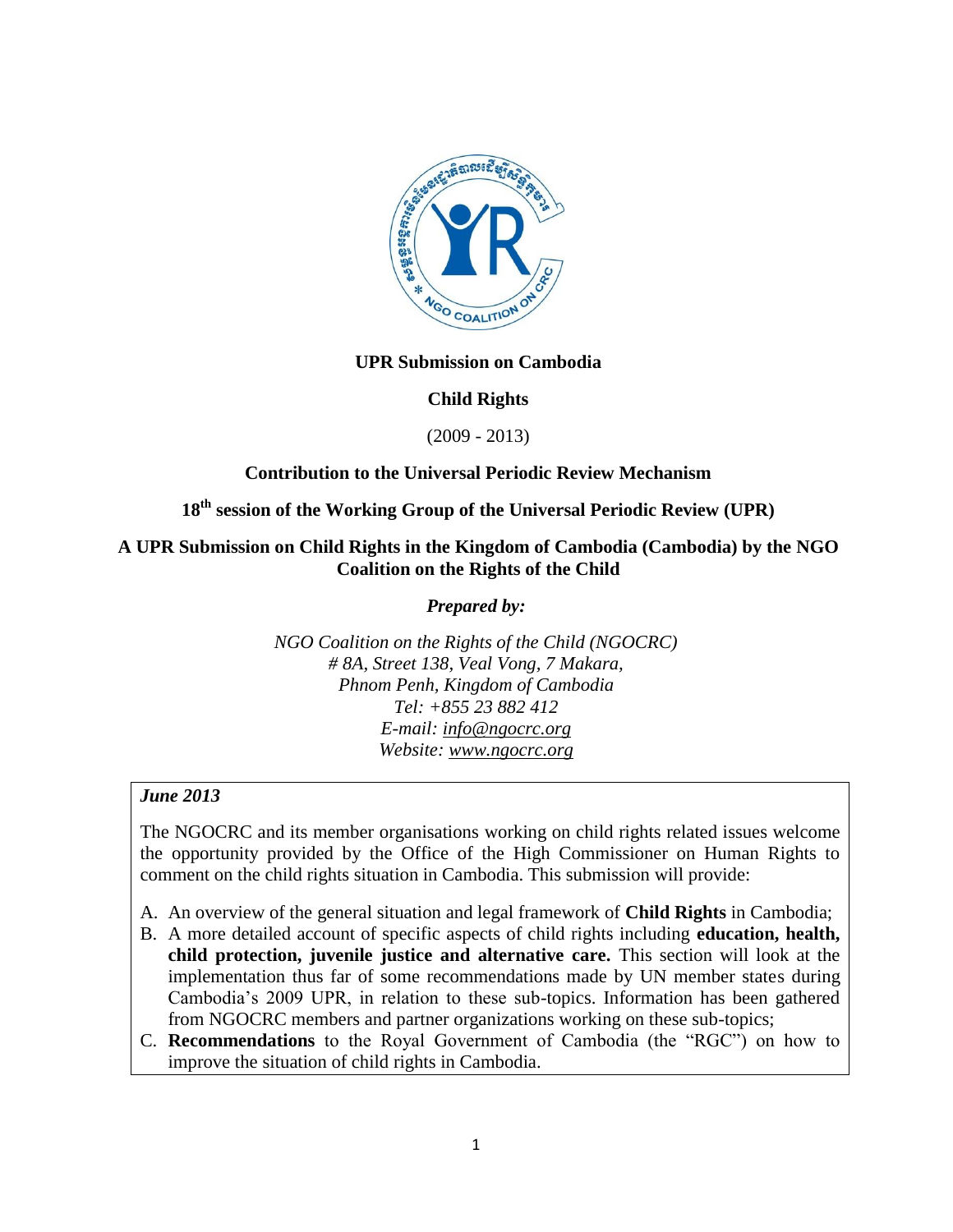1. This report was prepared by NGOCRC, an alliance of 45 national and international child rights NGOs working in the Kingdom of Cambodia. The process for preparing the report included a review of relevant domestic laws and regulations, policies, standards, guidelines, national strategies and plans of actions and data from various reports. Three consultations were held between March and May 2013 with NGOCRC's five thematic Working Group members, including six children and youth group representatives. In June 2013, interviews were conducted with the Secretary General of the Cambodia National Council for Children (CNCC) as well as representatives of leading local and international organisations working on child rights in Cambodia including UNICEF and Save the Children. Three training sessions were held in March 2013 and May 2013 on the UPR process with NGOCRC members and additional local and international child rights groups.

## **I. Background and framework:**

### **Institutions and human rights infrastructure:**

- 2. Cambodia has made great strides since its last UPR of 2009 in legislative and policy development and overall poverty reduction, and significant gains in certain social sectors. The RGC tasks the CNCC, an inter-ministerial institution, with assisting in the monitoring of childrens' rights fulfilment.<sup>1</sup> In 2009, the composition and structures of the CNCC were reformed to establish CNCCs at the municipal/provincial level, and to set up working groups to focus on child rights within each ministry and institution. Various different mechanisms for the implementation of child protection are being instituted at the national and sub-national level such as the formation of ministerial and interministerial working groups on child protection. Despite these structural reforms, the capacity of the CNCC still needs to be strengthened in order to capitalise on recent progress and to ensure efficient coordination between ministries.
- 3. The RGC has ratified a number of relevant human rights treaties including The UN Convention on the Rights of the Child (CRC) as well as the Optional Protocols on the Involvement of Children in Armed Conflict, and on the Sale of Children, Child Prostitution and Child Pornography. The RGC also ratified the Optional Protocol to the Convention on Elimination of Discrimination against Women (CEDAW) in 2010, and the UN Convention on the Rights of Persons with Disabilities in 2012. The RGC has ratified a number of International Labour Organization Conventions relevant to child rights including C138 (Minimum Age), C182 (Worst Forms of Child Labour), C29 (Forced Labour), and C105 (Abolition of Forced Labour). However, the RGC has not ratified the CRC third Optional Protocol on a Communications Procedure, the Optional Protocol to the UN Convention on the Rights of Persons with Disabilities or ILO Convention number 189 on Decent Work for Domestic Workers. In Article 31 of the Constitution of the Kingdom of Cambodia, the RGC recognizes and respects human rights as enshrined in the United Nations Charter, the Universal Declaration of Human rights and all the treaties and conventions related to human rights, women's rights and child rights.

l  $1$  CNCC members include 22 ministries and four additional stakeholders. The full list can be found at http://www.cncc.gov.kh/en/about-cncc/ourmember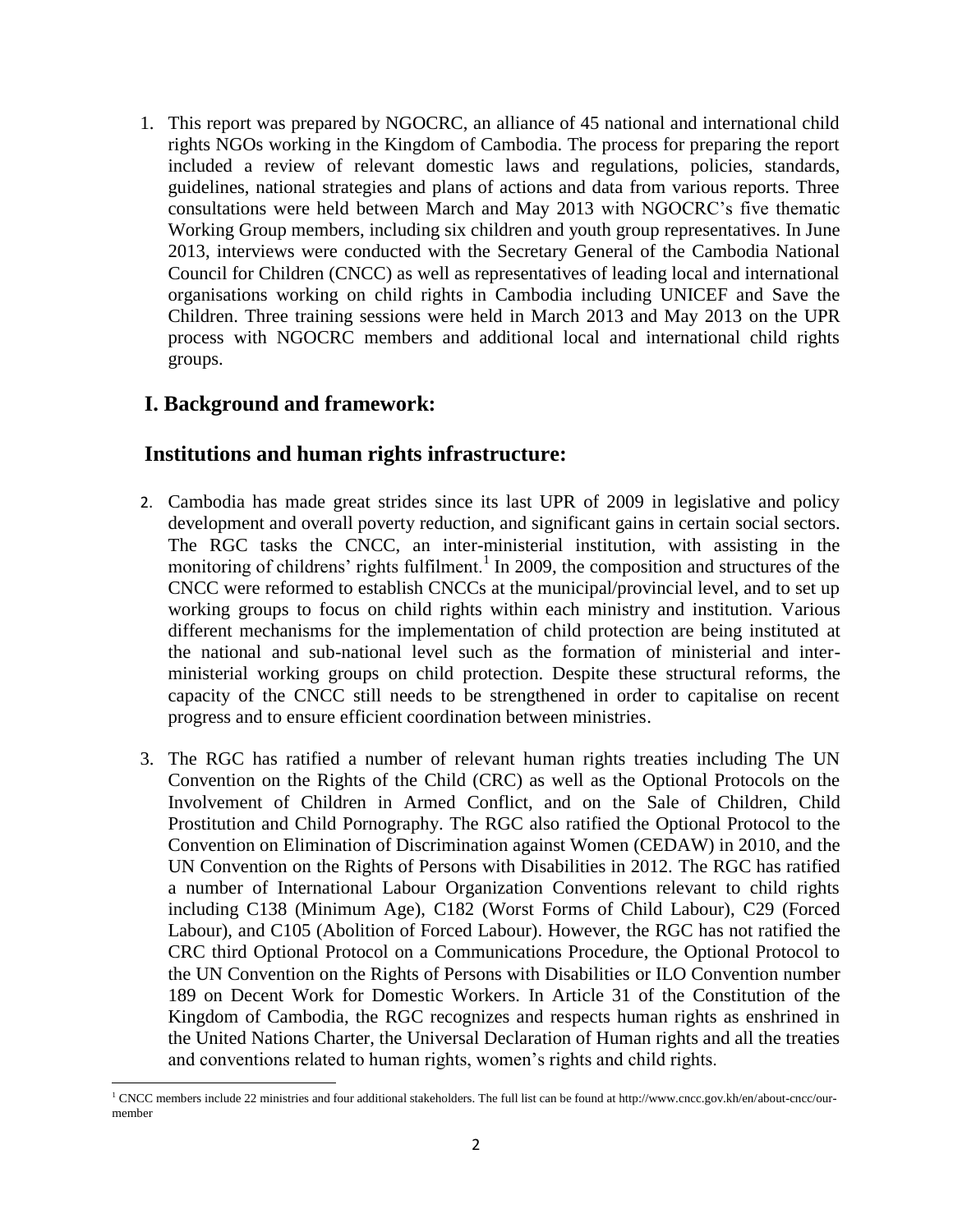4. The Cambodian Human Rights Committee was established in 1998 in order to promote human rights and the rule of law. Its primary function is to investigate and report on complaints relating to human rights; however it is not an independent body and is widely regarded to be under the control of the executive and vulnerable to potential Government influence.<sup>2</sup> There are no clear rules or guidelines to govern how it should function; and as a result, it is impossible to assess whether they are fulfilling their roles. The RGC agreed, in principle, to establish an independent human rights committee to monitor the human rights fulfilment in 2006. However, little progress has been made since then.

### **II: Cooperation with human rights mechanisms:**

5. The RGC is cooperating with numerous human rights mechanisms relevant to child rights. In addition to the UPR process, the RGC issued a combined second and third Periodic Report to the UN Committee on the Rights of Child in 2010, the first State party report since 1998. 3 In 2011, the RGC submitted a combined fourth and fifth State party report to the Committee on the Elimination of Discrimination against Women.<sup>4</sup> An action plan was developed by members of government ministries/institutions at the national and provincial level, with national and international NGOs, members of the National Assembly and Senate, UN agencies and children to implement the Committee on the Rights of Child's Concluding Observations issued in 2011. In its Concluding Observations, the Committee welcomed efforts by the State party to implement the concluding observations from the State party's initial report, but expressed regret that some of its concerns and recommendations had not been sufficiently addressed. The Committee welcomed the Constitutional Council Decision stating that the courts must consider the Convention when interpreting Cambodian law and deciding cases, but expressed concern that in practice, the provisions of the UNCRC are rarely invoked or directly enforced by tribunals, courts and administrative authorities.

# **III. Implementation of international human rights obligations:**

## **1) Education**

6. Providing education opportunities to all children is central to the RGC's poverty reduction and socio-economic plans.<sup>5</sup> The Ministry of Education, Youth and Sport (MOEYS) reported a 96.4% enrollment rate for primary schools with an equitable gender balance in 2010/2011,<sup>6</sup> but only 35% enrolment for lower secondary school.<sup>7</sup> Early childcare and development (ECCD) provisions are scarce; the net enrolment for pre-

l <sup>2</sup> See Volume 3 – National Human Rights Bodies in Cambodia Factsheet. Cambodian Center for Human Rights. March 2012. 3 CRC/C/KHM/2-3

<sup>4</sup> CEDAW/C/KHM/4-5

<sup>5</sup> National Strategic Development Plan (NSDP) 2009-2013. Royal Government of Cambodia

<sup>6</sup> 2012 Annual Progress Report on The Implementation of the NSDP Update 2009-2013 with an Overview of Economic and Social Progress, Including in Select CMDGs. Ministry of Planning. Royal Government of Cambodia. December 2012.

<sup>7</sup> EMIS Office, Department of Planning (March 2011) Education Statistics and Indicators 2010/2011. MoEYS

<sup>8</sup> UNICEF, Division of Policy and Practice, Statistics and Monitoring Section. May 2008

<sup>9</sup> The Cambodia Socio-Economic Survey (CSES) is a household survey used to monitor the NSDP and progress towards the Millennium Development Goals.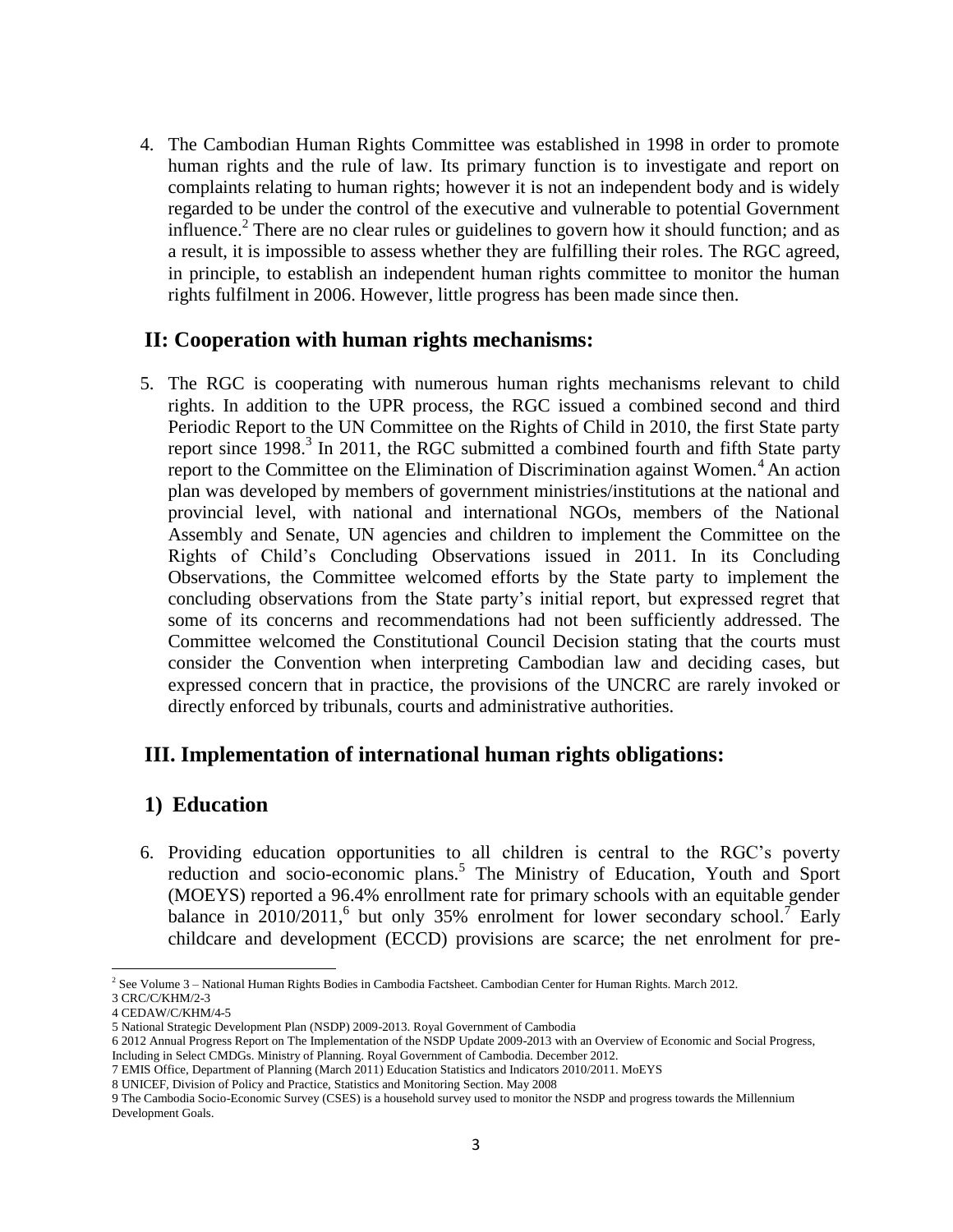school was only 11% in 2008.<sup>8</sup> A comparison of CSES data<sup>9</sup> and MOEYS data suggests that more children enrol than actually attend school. Completion rates for Grade 9 in 2011 were worryingly low for both boys (42.6%) and girls (41.6%) and had significantly decreased in the past three years from an average of  $48.7\%$  in 2009.<sup>10</sup> The RGC is not on course to achieve Cambodian Millennium Development Goal 2.7 which is to increase the completion rate from grade 1 to 9 from 33% in 2001 to 100% in 2015. Upper-secondary school education opportunities remain limited; the net enrolment ratio for upper secondary schools in 2009-2010 was estimated at 19.3%, with a completion rate of just  $26.1\%$ <sup>11</sup>

- 7. Other indicators highlight a wide variation in education levels contrasted with income, location, ethnicity, disability and family poverty. 46.8% of children in urban areas attend upper secondary school, compared with only  $14.9\%$  in rural areas.<sup>12</sup> 2009 UPR Recommendations number 87 and 88 request the RGC to strengthen its educational system and education for all programmes, including for women and persons with disabilities, and that additional measures be taken to support access to education of minority children to help them to maintain and develop their own traditions and languages.<sup>13</sup> MOEYS indicators do not reflect the disparities between different social groups including minorities and the rural poor. It is estimated that as many as 25% of children with a disability never access any form of education.<sup>13</sup>
- 8. Teacher salaries are low which contributes to the severe shortage of teachers and high class sizes, particularly in rural areas.<sup>14</sup> The problem is particularly acute in primary schools. Based on salary ranges provided by MOEYS' Department of Human Resource Management, the minimum salary rank of a primary teacher starts from just USD41.38 per month,<sup>15</sup> (the minimum wage for a garment worker in Cambodia was raised in 2013 to \$80 per month in comparison).<sup>16</sup> School tuition is free in Cambodia, however unofficial school fees remain a barrier to education, especially for children from the poorest families. It is common practice for teachers to withhold curriculum content during the school day, forcing students to pay for afternoon tutorials where the omitted areas are covered.<sup>17</sup> Furthermore, a preliminary study conducted by Save the Children in 2010 suggested 80% of students surveyed were beaten, verbally abused or both, by their teachers.<sup>18</sup> As many as 39% of the children surveyed did not feel safe and secure in school. $19$
- 9. In line with the Government's Education Strategic Plan and in accordance with Article 13 of the ICESCR and Article 28 of the CRC, the RGC is largely succeeding in its obligation to secure the right *to* education in terms of improved accessibility and

 $\overline{\phantom{a}}$ 

<sup>&</sup>lt;sup>10</sup> 2012 Annual Progress Report on The Implementation of the NSDP Update 2009-2013 with an Overview of Economic and Social Progress, Including in Select CMDGs. Ministry of Planning. Royal Government of Cambodia. December 2012.

<sup>&</sup>lt;sup>11</sup> Ministry of Education, Youth and Sports. Education Strategic Plan 2009-2013. Pg 3. September 2010

<sup>&</sup>lt;sup>12</sup> EMIS Office, Department of Planning (March 2011) Education Statistics and Indicators 2010/2011. MoEYS

<sup>&</sup>lt;sup>13</sup> Cambodian Disabled People Organisation, 2009

<sup>&</sup>lt;sup>14</sup> UNESCO Institute for Statistics. Available at World Bank World Development Indicators for Cambodia, states that Cambodian primary school class sizes contained an average of 47 pupils in 2011, well above the regional average and the UNESCO target pupil-teacher ratio of 40.

<sup>&</sup>lt;sup>15</sup> Assessing the Impacts on Teacher Motivation. NGO Education Partnership and Save the Children. June 2012

<sup>&</sup>lt;sup>16</sup> http://www.rfa.org/english/news/cambodia/wages-03212013185628.html

<sup>&</sup>lt;sup>17</sup> See for example Assessing the Impacts on Teacher Motivation. NGO Education Partnership and Save the Children. June 2012

<sup>&</sup>lt;sup>18</sup> Education Baseline, Save the Children, Pg 49. February 2010.

 $^{\rm 19}$ Ibid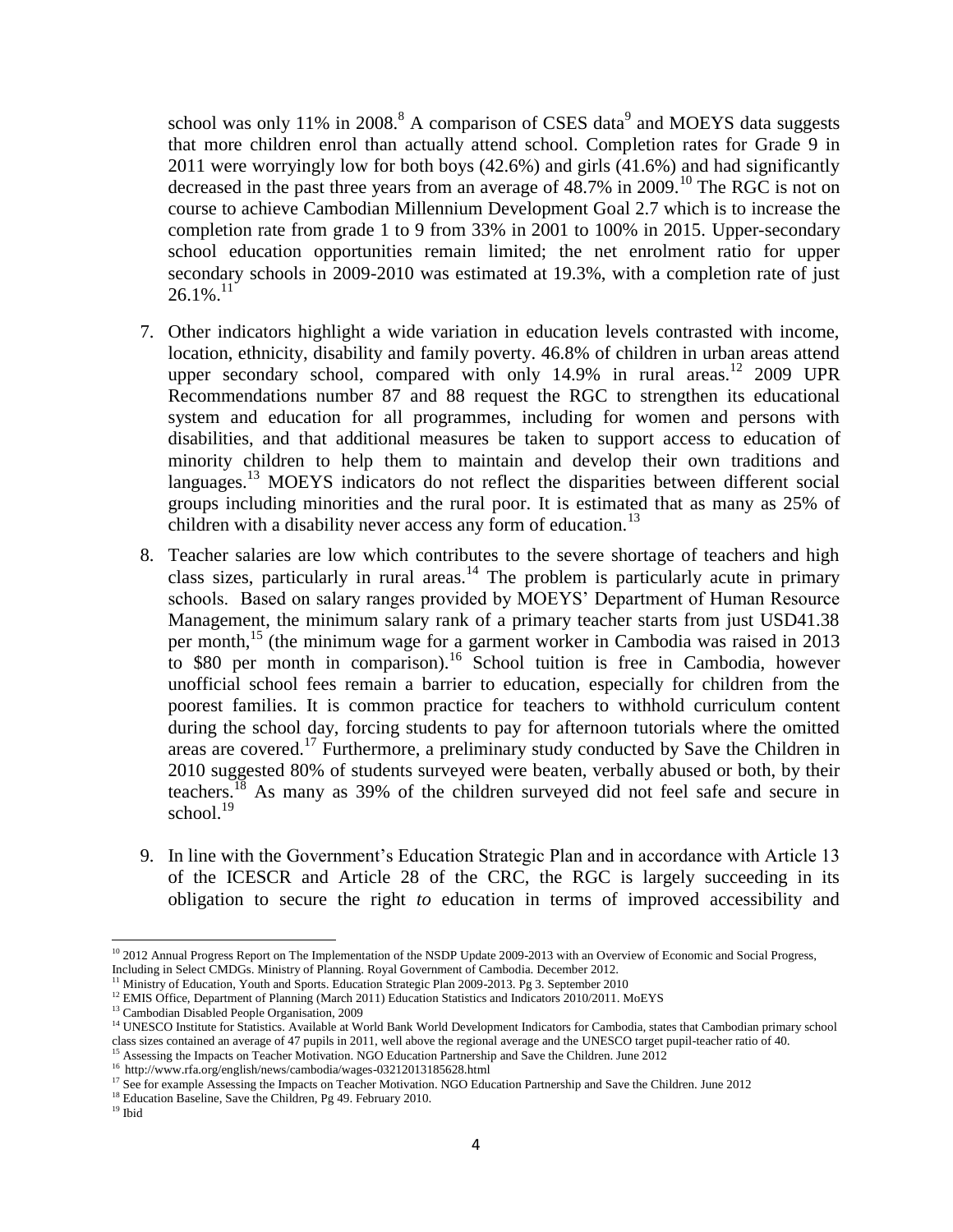availability of education, primary education in particular. However, significant challenges remain in keeping children in school ensuring education is of good quality and that children are actually learning in class. The RGC is broadly failing in its obligation to secure rights *in* education to standards of acceptability in terms of quality, and adaptability in terms of appropriate education for vulnerable and minority groups.

#### **Recommendations:**

**10. By 2015, the RGC should increase budget allocation for children's education from 2.4% (2009) of GDP to a minimum of 3.8% of GDP, to match education spending in other developing South East Asian states.<sup>20</sup> The RGC should focus on improved monitoring and evaluation, effective spending and expenditure tracking to ensure that budgets are not under-spent and that investment is in line with the real needs of children. The increased budget should be used to target teacher capacity building, increasing the incentives for teachers and enforcement of relevant policies and laws to ensure a safe learning environment in schools. The RGC should immediately increase ECCD access and recruit and retain more pre-school and primary school teachers. The RGC should make increased investment in higher education and vocational skill training in order to raise the quality of outcomes, so that more youth can compete in employment markets which will become more competitive from 2015 onwards when the ASEAN region allows free movement of skilled labour.** 

# **2) Health**

- 11. Whilst overall RGC spending on health has increased, out-of-pocket spending still places a heavy burden on the poor, making healthcare inaccessible for all.<sup>21</sup> According to civil society experts interviewed as part of the consultation process, health practitioners often don't adhere to the Professional Code of Conduct and charge service-users additional fees. Cambodia has achieved remarkable health gains over the last five years; the maternal mortality ratio in 2010 was 206 deaths per 100,000 live births, down from a rate of 472 in 2005. The Under-five mortality ratio was 54 deaths per 100,000 live births, down from 83 in  $2005.<sup>22</sup>$  Immunization against six vaccine-preventable diseases (tuberculosis, diphtheria, whooping cough, tetanus, polio, and measles) is crucial to reducing infant and child mortality, and data from the 2010 Cambodia Demographic and Health Survey (CDHS) suggests that 74% of children aged 12-23 months were fully vaccinated by 12 months of age, with little wealth-specific difference.<sup>23</sup>
- 12. However, the CDHS reported that nationally, 40% of children under age 5 are stunted, and 14% are severely stunted. The disparity in stunting prevalence between rural and urban children is substantial: 42 % of rural children are stunted, as compared with 28% of urban children.<sup>24</sup> Stunting is largely the result of malnutrition, food insecurity and poor

 $\overline{\phantom{a}}$ 

 $^{20}$  More Efficient Government Spending for Strong and Inclusive Growth. Integrated Fiduciary Assessment and Public Expenditure Review (IFAPER). Poverty Reduction and Economic Management Unit. World Bank. November 2011  $^{21}$  Ibid

<sup>&</sup>lt;sup>22</sup> Cambodia Demographic and Health Survey (CDHS) 2010. Published by the National Institute of Statistics and Ministry of Health. Measure DHS Project. Maryland, US. September 2011

 $23$  Ibid

 $24$  Ibid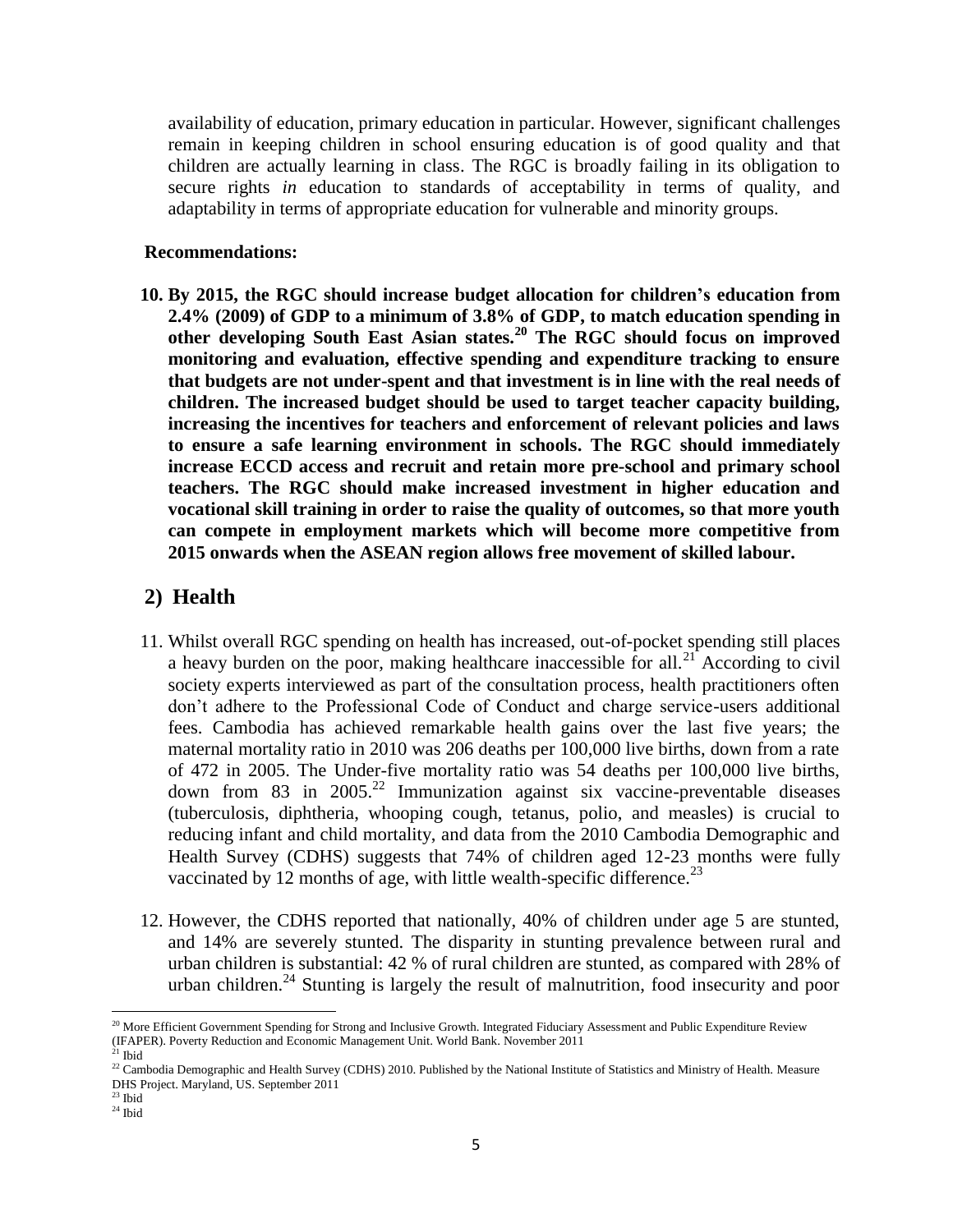access to health care, and affects both mental and physical development. Whilst the percentage of children stunted has fallen from 50% in 2000 to 40% in 2010, malnutrition is still wide-spread, is concentrated in rural areas and is inversely related to the wealth of childrens' families. Likewise, childhood mortality rates also varied significantly - infant mortality in urban areas is approximately three times lower than infant mortality in rural areas (22 deaths per 1,000 live births versus 64 deaths per 1,000 live births).<sup>25</sup>

13. Drug and alcohol use by children and young people appears to be escalating, due in part to the lack of awareness raising about the dangers of drinking alcohol for children and the fact that there is no legal age limit for buying and using alcohol in Cambodia.

#### **Recommendation**

**14. The RGC should immediately strengthen monitoring and evaluation in the health system and provide opportunities for citizens to give feedback on public service delivery in order to increased social accountability at district and commune levels. The RGC should develop indicators that better reflect regional and socio-economic variables as part of its efforts to improve health care provision for minority groups and the rural poor. The RGC should develop strategies focused on behavioural change to a) reduce stunting from 40% to 20% by 2018 by raising awareness on the importance of nutrition and complementary feeding, b) reduce alcohol and drug abuse through legislative and policy measures and social campaigns established by 2015, and c) enforce the practice of the Professional Code of Conduct immediately for health staff and investigate and punish all violations.** 

### **3) Child Protection**

### **(i) Child Labour**

15. Child labour is still prevalent in Cambodia and is closely linked to and influenced by a number of factors, most notably, poverty, school accessibility and enrolment levels. Using data from the 2010 CSES, UNICEF calculated that 11.38% of the total labour force in Cambodia is below 18 years old, that approximately 18% of children are child workers, with female employment slightly above male employment, and that almost one fifth of children work for a livelihood or contribute to the livelihood of their household.<sup>26</sup> The International Labour Organization (ILO) reported in 2012 that child labour is on the rise across all major categories, including hazardous work,<sup>27</sup> despite the fact that the child population has remained fairly stable since 2007. Many children work in dangerous activities in agriculture such as tobacco and cassava cultivation, rubber and salt production and the seafood industry. The Labor Law (1997) allows children as young as 12 years to work in light and non-hazardous employment which does not interfere with their education. The minimum legal admission age for general employment is 15 years,

l  $25$  Ibid

<sup>&</sup>lt;sup>26</sup> An Analysis of Child Deprivation and Inequality in Cambodia. Findings from Three Surveys: CSES 2010, CDHS 2010 and CDB 2010.

UNICEF. November 2012.

<sup>&</sup>lt;sup>27</sup> Decent Work Country Profile. Cambodia. International Labor Organisation. 2012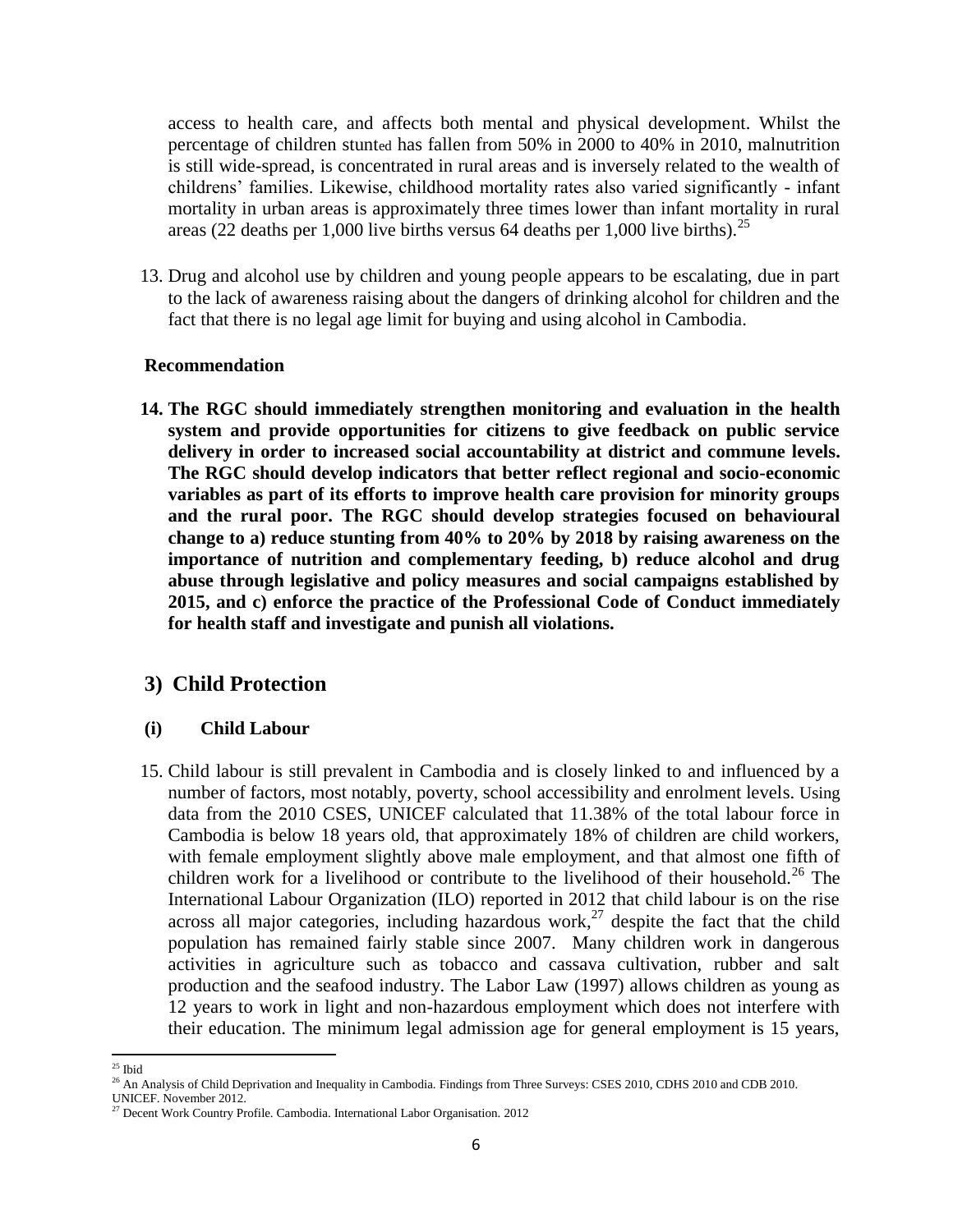while for hazardous work (the definition of which is contained in the law), it is 18 years.<sup>28</sup> Resource and capacity constraints continue to undermine practical enforcement of the Labor Law at the formal enterprise level. The RGC reported that in 2010, not a single employer was prosecuted for violations of laws related to child labour.<sup>29</sup> The Labor Law focuses on paid employment in formal enterprises only and does not address informal workplaces where the bulk of child labour is found. Furthermore, the Labor Law does not apply to domestic or household services in which many children are now engaged and where they are particularly vulnerable to labour exploitation. The Labor Law specifies that inspectors from the MOLVT will oversee compliance of the law's provisions, however the MOLVT has limited number of inspectors and inspections are not carried out in informal or unregistered places of employment where child labour exploitation is most acute.

- 16. The ILO reported that in 2009, the child labour rate was four times higher among 5 to 11 year olds in rural than urban areas (21.3%, compared with 5.4% in urban areas), more than three times higher among 12 to 14 year olds (43.1% versus 13.3%), and more than two times higher among 15 to 17 year olds  $(18.2\%$  versus  $38.5\%$ ).<sup>30</sup> This is another reflection of the inequality and equity divide in Cambodian society, particularly in regard to persistent and widespread poverty in rural Cambodia and the lack of opportunities for post-primary schooling in these areas.
- 17. The RGC has taken a number of steps to better regulate and reduce child labour. The Ministry of Labor and Vocational Training (MOLVT), with Department of Child Labor, developed the National Action Plan on the Elimination of the Worst Forms of Child Labor 2008-2012. The National Poverty Reduction Strategy and the Rectangular Strategy Phase II contains specific child labour reduction targets, and in December 2011, the Government adopted the 2011-2013 National Plan of Action on the Suppression of Human Trafficking, Smuggling, Labor, and Sexual Exploitation which includes a section on child labour. The National Sub-Committees on Child Labour, which preside over strategic actions on child rights and child labour and other forms of commercial exploitation of children at the sub-regional level, have taken major steps to eliminate the worst forms of child labour in Kep, Kampot, Siem Reap, Beantey Meanchey (Poipet) and Phnom Penh provinces.
- 18. Despite these efforts, the RGC seemingly lacks the capacity and will to properly enforce the Labour Law. Law enforcement is reportedly still weak and impunity endemic in the labour sector.<sup>31</sup> Neither the falling poverty rates nor rising school enrolment rates since 2009 appear to have been sufficient to reverse the rising trend in child labour. UPR Recommendation number 33 requested that the RGC intensifies its fight to eliminate forced labour and the severest forms of child labour.<sup>32</sup> Although some progress has been made on the regulatory side, the RGC is unlikely to meet the Cambodia Millennium

l

<sup>28</sup> Labor Law Article 172-181

<sup>&</sup>lt;sup>29</sup> Written replies by the Government of Cambodia to the list of issues (CRC/C/KHM/Q/2) related to the consideration of the second periodic report of Cambodia (CRC/C/KHM/2). Committee on the Rights of the Child. May 2012 Fifty seventh session. 30 May – 17 June 2011 Decent Work Country Profile. Cambodia. International Labor Organisation. 2012

<sup>&</sup>lt;sup>31</sup> Cambodia Country Report on Human Rights Practices. United States Department of State. 2011

<sup>&</sup>lt;sup>32</sup> Report of the Working Group on the Universal Periodic Review. Cambodia. A/HRC/13/4. Page 16. January 2010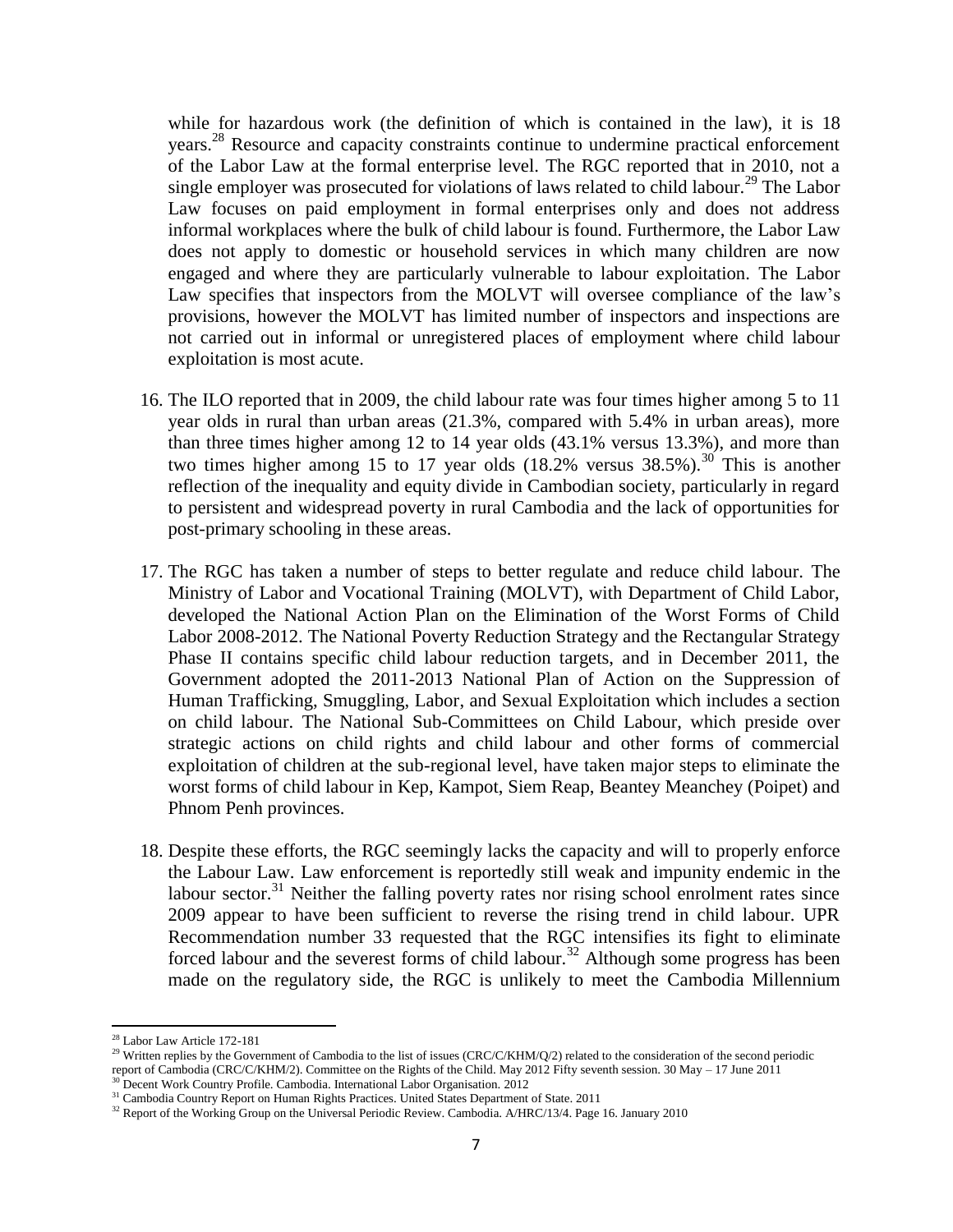Development Goal (CMDG) target of reducing child labour as a proportion of total children to 8% by 2015.

### **Recommendation**

**19. By 2018, the RGC should adopt national regulations that promote and protect the rights of children. Regulations should address children working in the informal sector and include provisions covering domestic work. The RGC should immediately increase monitoring inspections of informal and regular places of work, prosecute all employers who violate the Labor Law, and impose the maximum available penalties for employers who falsify documents enabling children to qualify for employment abroad and for other purposes. The RGC should also ratify ILO Convention number 189 on Decent Work for Domestic Workers by 2015.**

### **(ii) Trafficking and Sexual Abuse**

- 20. Cambodia is a source, transit, and destination country for men, women, and children who are subjected to forced labour and sex trafficking. Cambodian children migrate, often with their parents, to countries within the region – primarily Thailand and Malaysia – for work, and many are subsequently subjected to sex trafficking, domestic servitude, debt bondage, or forced labour. Vietnamese women and children, many of whom are victims of debt bondage, are transported to Cambodia and forced into commercial sexual exploitation. Although reliable statistics are scarce, child abuse and domestic violence are believed to be common, and child rape remains a serious problem.
- 21. In 2010, the NGO Joint Statistics Database Report on Rape, Sexual Trafficking and Sexual Exploitation report identified 39 cases of sexual trafficking involving 61 suspected traffickers.<sup>33</sup> 56.4% of victims were under the age of 18. In 2011, 71 cases were reported, 75% of which involved children. The report findings suggest that the median age of victims has fallen from 18 years old in 2007 to 16 years old in  $2011<sup>34</sup>$  Of the 33 cases for which data is available in 2011, 17 cases were investigated by the police, and only 3 resulted in a criminal trial.<sup>35</sup> MOSAVY reported receiving and referring 884 trafficking victims to shelters and the local police referred 247 victims of sex trafficking to province-level Departments of MOSAVY in 2011.<sup>36</sup> Whilst the number of cases recorded vary and may not reflect the true number of cases occurring, low investigation and prosecution rates demonstrate alarming weaknesses in the criminal justice system.
- 22. ECPAT-Cambodia recorded 539 cases of rape in 2010, 76.9% of which involved victims under the age of 18. 19.8% of offenders were under the age of  $18<sup>37</sup>$  Alternative sources corroborate these findings. In 2011, ADHOC received 476 complaints of rape direct to its

 $\overline{\phantom{a}}$ <sup>33</sup> NGO Joint Statistics Database Report on Rape, Sexual Trafficking and Sexual Exploitation in Cambodia 2010

<sup>34</sup> Ibid

 $^{\rm 35}$ Ibid

<sup>36</sup> United States Department of State, *2012* Trafficking in Persons Report - Cambodia, 19 June 2012

<sup>&</sup>lt;sup>37</sup> NGO Joint Statistics Database Report on Rape, Sexual Trafficking and Sexual Exploitation in Cambodia 2010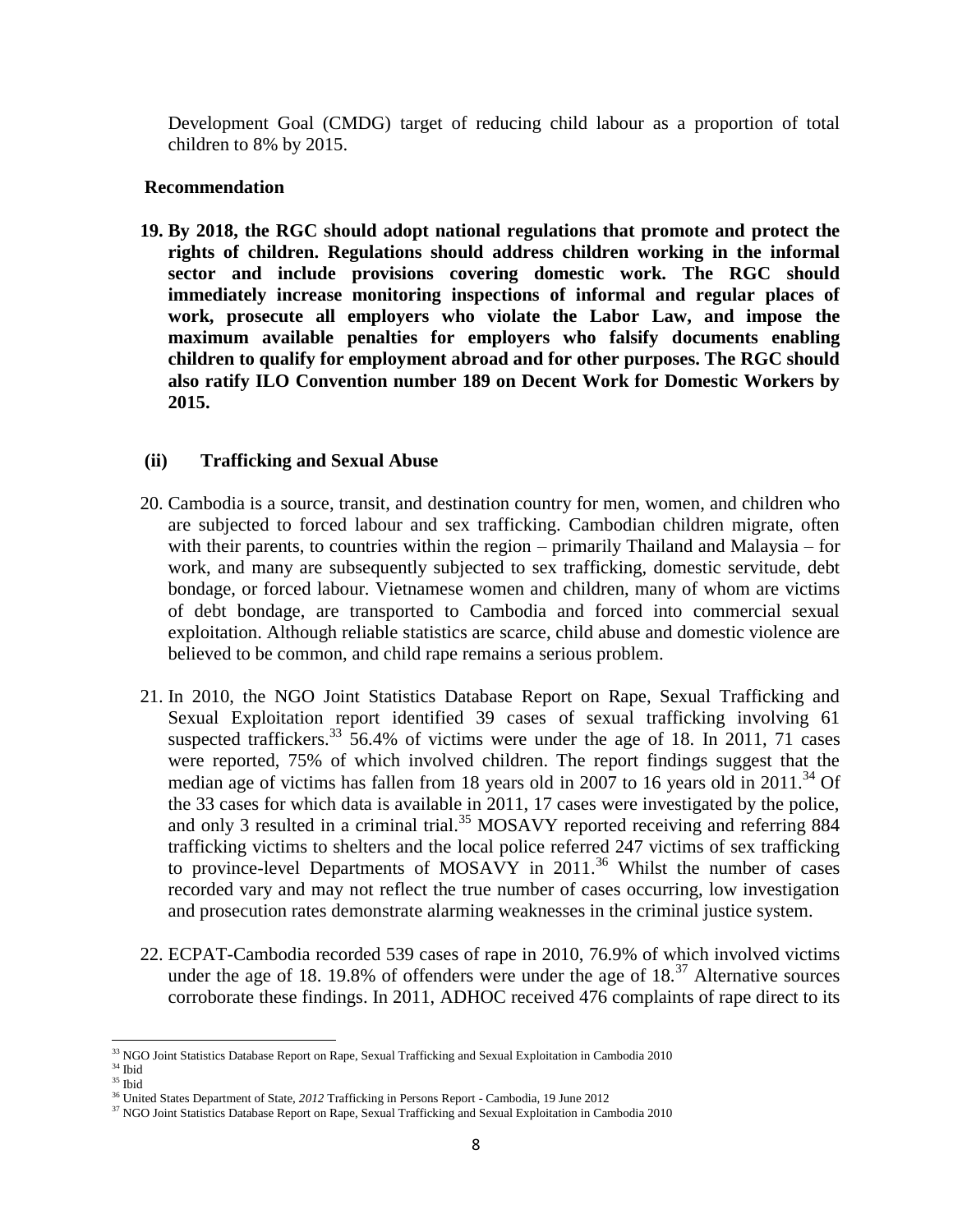offices,  $72.26\%$  of which involved victims under the age of  $18.<sup>38</sup>$  Out of the 476 cases recorded, only 246 cases, or 51.68% of perpetrators, were detained and convicted. In an additional 120 cases, or  $25.21\%$ , the perpetrators escaped.<sup>39</sup> 2009 UPR Recommendation number 30 requested that the RGC undertake due and timely investigations of all reported cases, punish the perpetrators, implement necessary rehabilitation programmes for victims, and intensify Government efforts to raise public awareness against this negative phenomenon to fight persistent traditional stereotypes.<sup>40</sup>

23. The RGC has taken some steps to address trafficking such as enacting a temporary ban on recruiting, training, and sending domestic workers to Malaysia in 2011. However, the prevalence of abuse, trafficking and child rape, and corresponding low conviction rates indicate that implementation of relevant laws including the Law on the Suppression of Human Trafficking and Sexual Exploitation, the Criminal Code, the Civil Code the Subdecree 190 on the Sending of Migrant Workers Abroad has not been effective. Understanding and interpretation of applicable laws is weak and inconsistent. The US Department of State Trafficking in Persons report for 2013 stated that the RGC failed to make progress in holding trafficking offenders and child sex tourists accountable because of inadequate prosecutions and sentences, and its efforts to protect victims remained inadequate.<sup>41</sup> For example, although several ministries contributed statistics to the trafficking database, the information was inaccurate and incomplete.<sup>42</sup> Systematic procedures for assisting Cambodian trafficking victims abroad are also lacking. Improved protection, rehabilitation and re-integration programmes, particularly in rural areas targeting vulnerable groups, both in and out of schools, are urgently required.

### **Recommendation**

**24. The RGC should immediately strengthen law enforcement and increase efforts to prosecute perpetrators of trafficking and sexual abuse as well as corrupt officials complicit in the crimes. The RGC should immediately develop and maintain a comprehensive and reliable database on trafficking cases and ensure that information is continually shared with civil society groups, so that the scale of the problem can be properly identified and appropriate protection, rehabilitation and reintegration programmes can be designed.** 

### **(iii) Alternative Care**

25. The RGC made significant progress in developing policies and minimum standards for the care, support and protection of orphans and vulnerable children. This was in response to the proliferation of private orphanages and care homes established in recent years, which are replacing more traditional forms of care. The RGC stated that a total of 10,913 orphan children were cared for in 223 registered centres in 2009.<sup>43</sup> According to

l <sup>38</sup> Women and Children's Rights in Cambodia, Situation Report 2011. ADHOC . Published Feb 2012.

<sup>39</sup> Ibid

<sup>&</sup>lt;sup>40</sup> Report of the Working Group on the Universal Periodic Review. Cambodia. A/HRC/13/4. Page 16. January 2010

<sup>41</sup> United States Department of State, 2013 Trafficking in Persons Report – Cambodia.

<sup>&</sup>lt;sup>42</sup> United States Department of State, 2012 Trafficking in Persons Report - Cambodia.

<sup>43</sup> NSDP Update 2009-2013. Royal Government of Cambodia. November 2009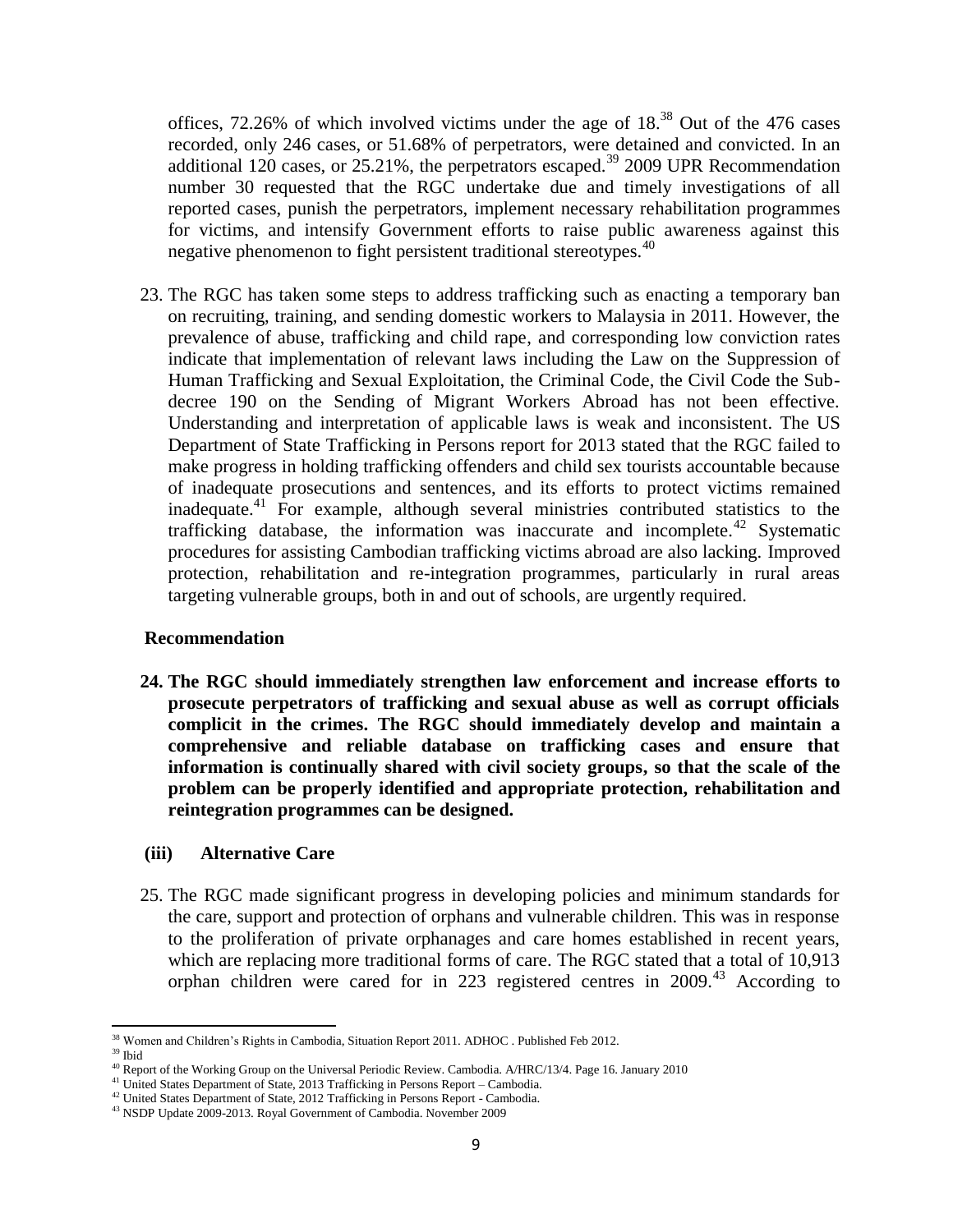government statistics, only 26% of these children have actually lost both parents.<sup>44</sup> Poverty and lack of access to education are the main reasons why parents send their children to orphanages. NGOs reported that many orphanages are actively recruiting children in poor provinces by convincing, coercing or even paying parents to give their children away. Village chiefs also encourage poor parents to send children to institutions to access education. Through this kind of encouragement and recruiting, many parents believe that their children would be better off in such centres.<sup>45</sup> Children face increased risks of neglect and abuse in residential care, and in cutting ties with their families they are often unable to return to their communities. When youths finally leave orphanages, they are particularly vulnerable as they are often not prepared or adapted to community life and struggle to find their place in society as a result.

26. The 2006 Policy on Alternative Care for Children and the 2008 Minimum Standards on Alternative Care for Children set out initiatives on alternative care. Article 9 of the CRC underlines the right of a child not to be separated from their parents unless absolutely necessary, and the RGC policy on Alternative Care underlines the importance of children growing up in a family environment. The Ministry of Social Affairs, Veterans and Youth Rehabilitation (MoSVY) is responsible for monitoring the situation of residential and alternative care, however, the RGC's budget to monitor alternative care institutions and to care for children without parents or in difficult circumstances is still insufficient. This results in children suffering from unsafe and unhealthy conditions in state-run and private orphanages centres.

### **Recommendation**

**27. There is an urgent need to develop capacity to support increased monitoring and regulation of public and private alternative care institutions to prevent abuse. Progress in policy development must now be met with proper budgeting of state-run institutions and enforcement of minimum standards. MOSVY referrals to state or private alternative care institutions should be in line with the UN Guidelines for the Alternative Care of Children and respect the basic principles of necessity and appropriateness.**

### **(iv) Juvenile Justice**

28. There is still no independent mechanism to receive and address complaints from children concerning violations of their rights. Necessary procedures and facilities for dealing with minors in the criminal justice system are still lacking. As a result, children are routinely processed through the criminal justice system and prosecuted as adults. The 2009 Penal Code sets the legal age of criminal responsibility at 18 years of age. Article 39 states that *minors who commit an offence are subject to measures of surveillance, education, protection and assistance. However, the court may pronounce a criminal conviction against a minor of 14 years of age or more, if the circumstances of the offence or the* 

 $\overline{\phantom{a}}$ <sup>44</sup> Alternative Care Report, Ministry of Social Affairs, Veterans and Youth Rehabilitation, 2008

<sup>&</sup>lt;sup>45</sup> Myths and Realities about orphanages in Cambodia. Friends International. http://www.friends-international.org/french/ourprojects/mythrealities\_detail.asp